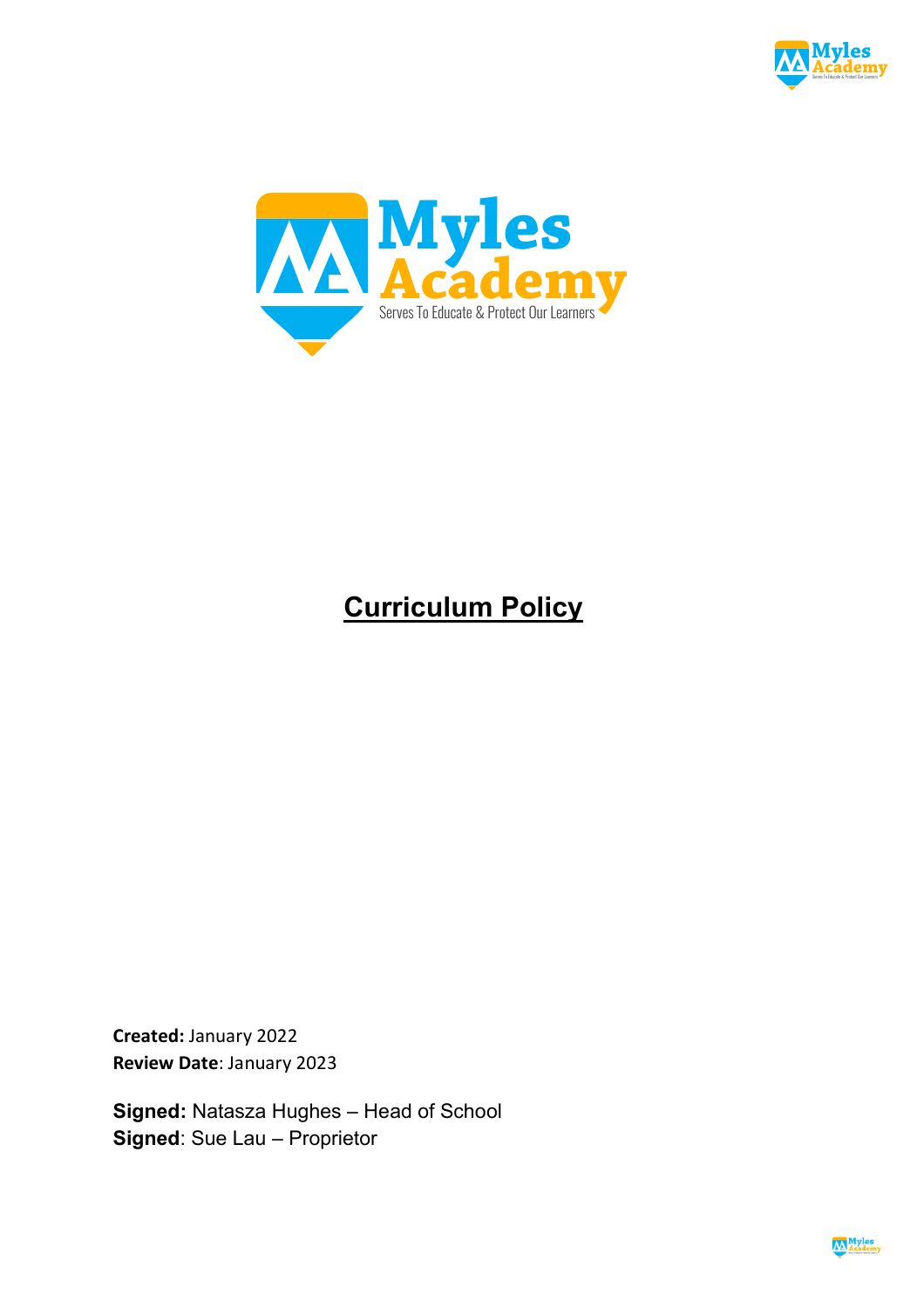

# **Contents:**

- 1. Curriculum Intent
- 2. Curriculum Aims
- 3. Curriculum Inclusion
- 4. Curriculum, Teaching and Learning
- 5. Our Curriculum including Roles and Responsibilities
- 6. Progress and Assessment
- 7. Post 16
- 8. Homework Policy
- 9. Impact

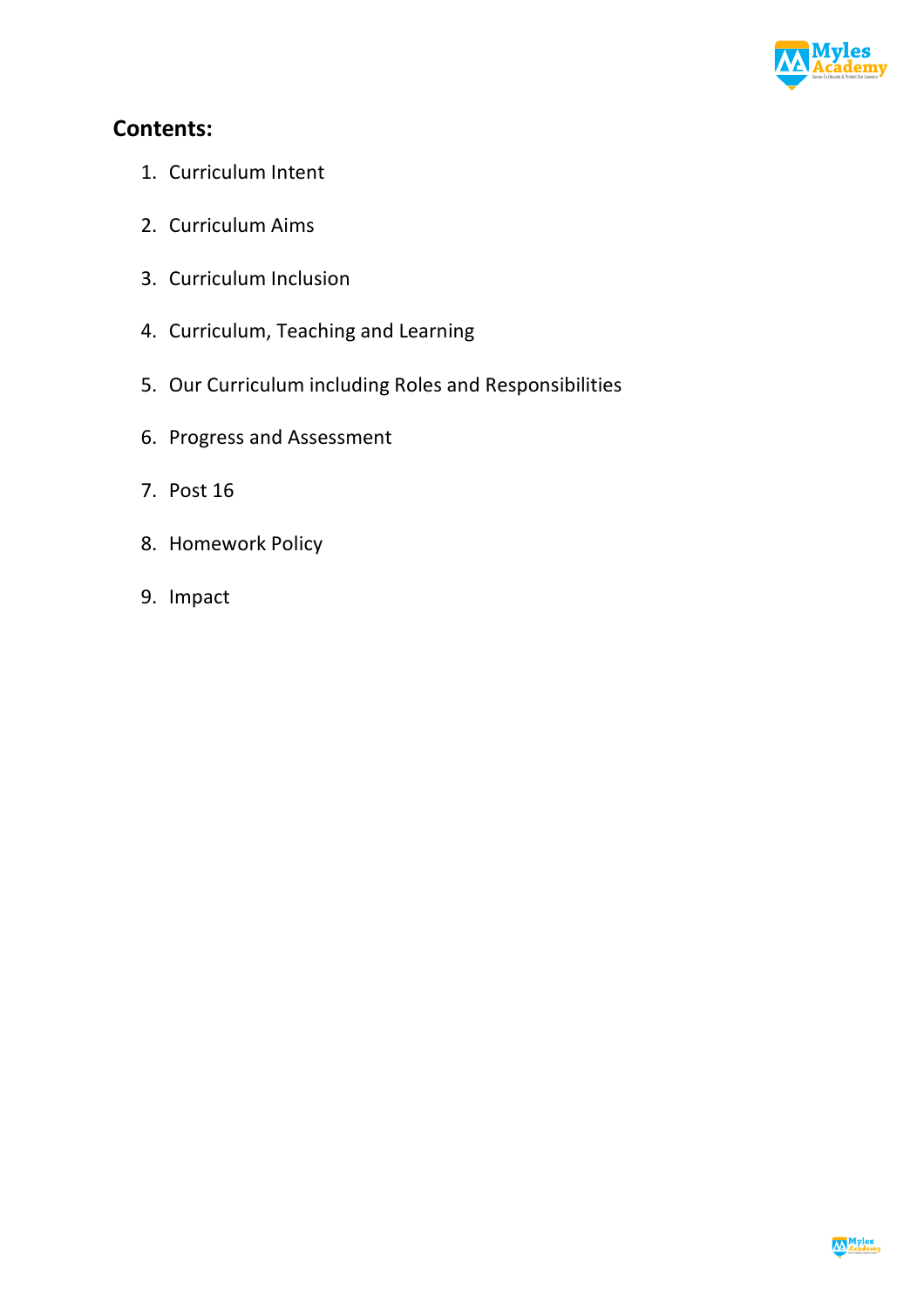

# **1. Curriculum Intent**

Myles Academy caters for young people who have been diagnosed with a range of complex difficulties which have affected their ability to be successful in previous settings. Their needs have sometimes resulted in negative behaviours which have become barriers to their learning. We intend to offer a nurturing learning environment that provides social and emotional support alongside a targeted curriculum. Myles Academy believes that the curriculum embraces all that is learned: via lessons, social times, therapeutic input and role modelling by the adults and peers around them. With this in mind, we are promoting an ethos of Rules, Responsibilities, Rights and Routines (Four R's) in all that we do.

We aim to teach our young people to grow into citizens who are able to work and cooperate with others, whilst developing their knowledge and skills so that they make progress from their different starting points and celebrate both academic and personal success.

Myles Academy meets the needs of our pupils by paying due regard to national expectations, as set out by the DfE, and utilising a personalised learning approach to meet individual pupil needs.

Such an approach is required because pupils referred to us have a wide variety of educational backgrounds and life experiences that often involve serious trauma. Due to these experiences their attainments may not match those expected of their peers. Our pupils may have EHCPs, be school phobic and more than likely will have significant gaps in their learning. The flexibility we build into our whole school approach enables pupils to experience a broad, balanced curriculum in which they acquire skills, knowledge and make progress commensurate with their ability.

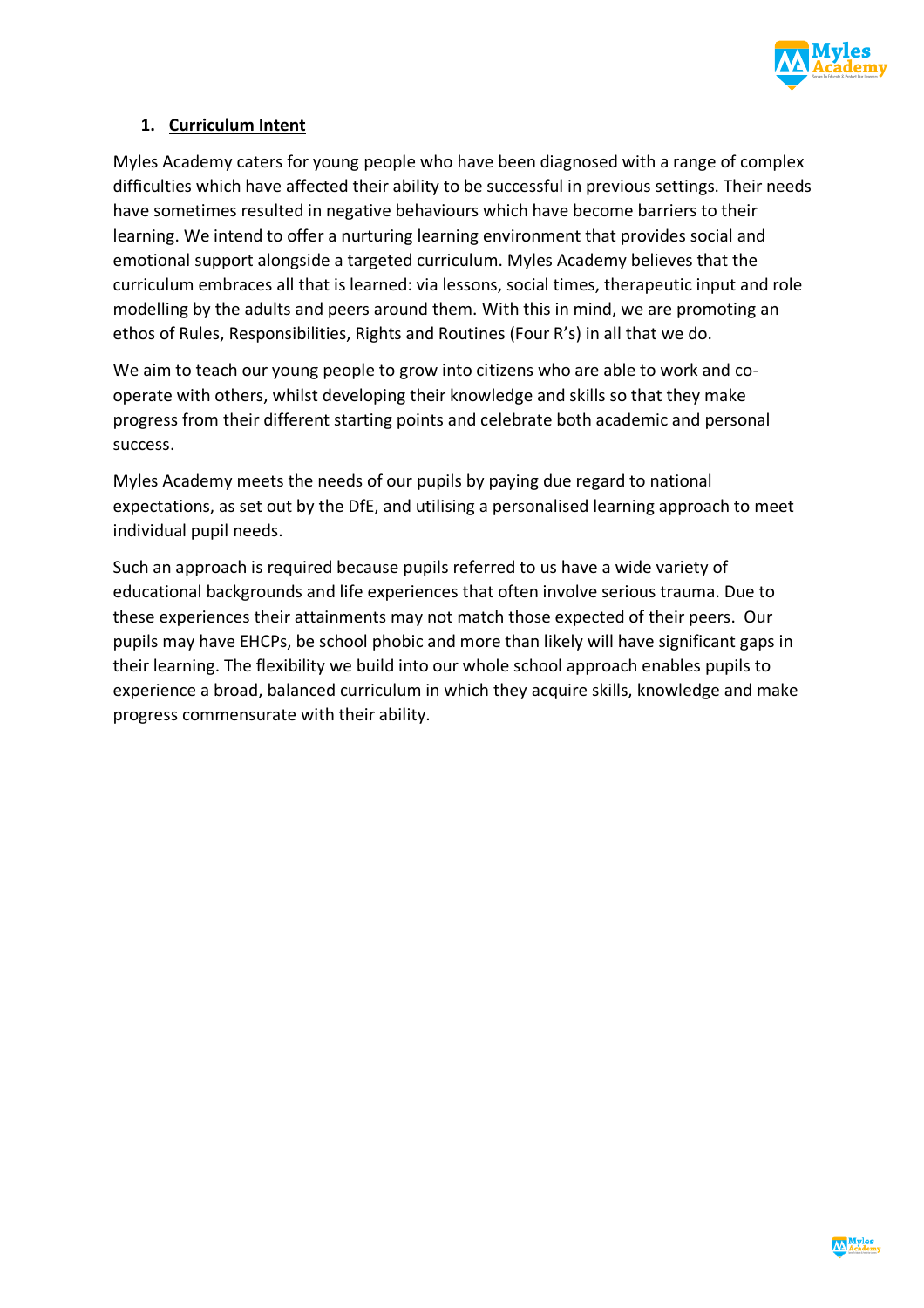

# 2. **Curriculum Aims**

Our aim is to have a high academic ambition for all pupils supported by a broad curriculum prioritising a strong academic core of subjects to enable our learners to develop knowledge, understand concepts, acquire skills and build confidence to help them grow into welladjusted young adults. Our Curriculum Offer allows our learners the opportunity to graduate from the school with qualifications which will open up opportunities in further education and also allows them to take part in important Personal Growth and Wellbeing (PGW) lessons, creative lessons, sports lessons and outdoor pursuits to help them develop important key interpersonal skills focusing on their behaviour, social and emotional needs.

Literacy, Numeracy and PGW form the foundations of our curriculum. English and Maths are embedded discreetly in all subjects to re-enforce learning. We ensure that core subjects are taught in the mornings when our students are more focused. In the afternoon the curriculum becomes more practical, vocational and personalised.

Our approach to teaching and learning helps to support our pupils in becoming positive, responsible individuals who can work and co-operate with others in whatever environment they may find themselves once they have left school. By doing this we aim to encourage pupils to:

- © Be kind, considerate, compassionate and tolerant.
- © Respect the fundamental British values of democracy, the rule of law, individual liberty, mutual respect and tolerance of those with different faiths and beliefs.
- © Know how to work independently.
- © Develop a personal awareness of their own spiritual self and an understanding of right from wrong.
- Lead healthy lifestyles.
- © Develop an understanding of the rights and responsibilities that all of us have in society.
- © Behave appropriately.
- © Equip them for further education and employment.
- © Know about the world, how the environment has changed over time and how they can contribute to future progress locally, nationally and globally.
- $\bullet$  Engage with the curriculum offer.
- © Understand the importance of truth and fairness, so that they are able to recognise discrimination and stereotyping, and to challenge it.
- $\bullet$  Work towards their goals.
- © Develop their competencies in literacy, numeracy, and information and communication technology (ICT).

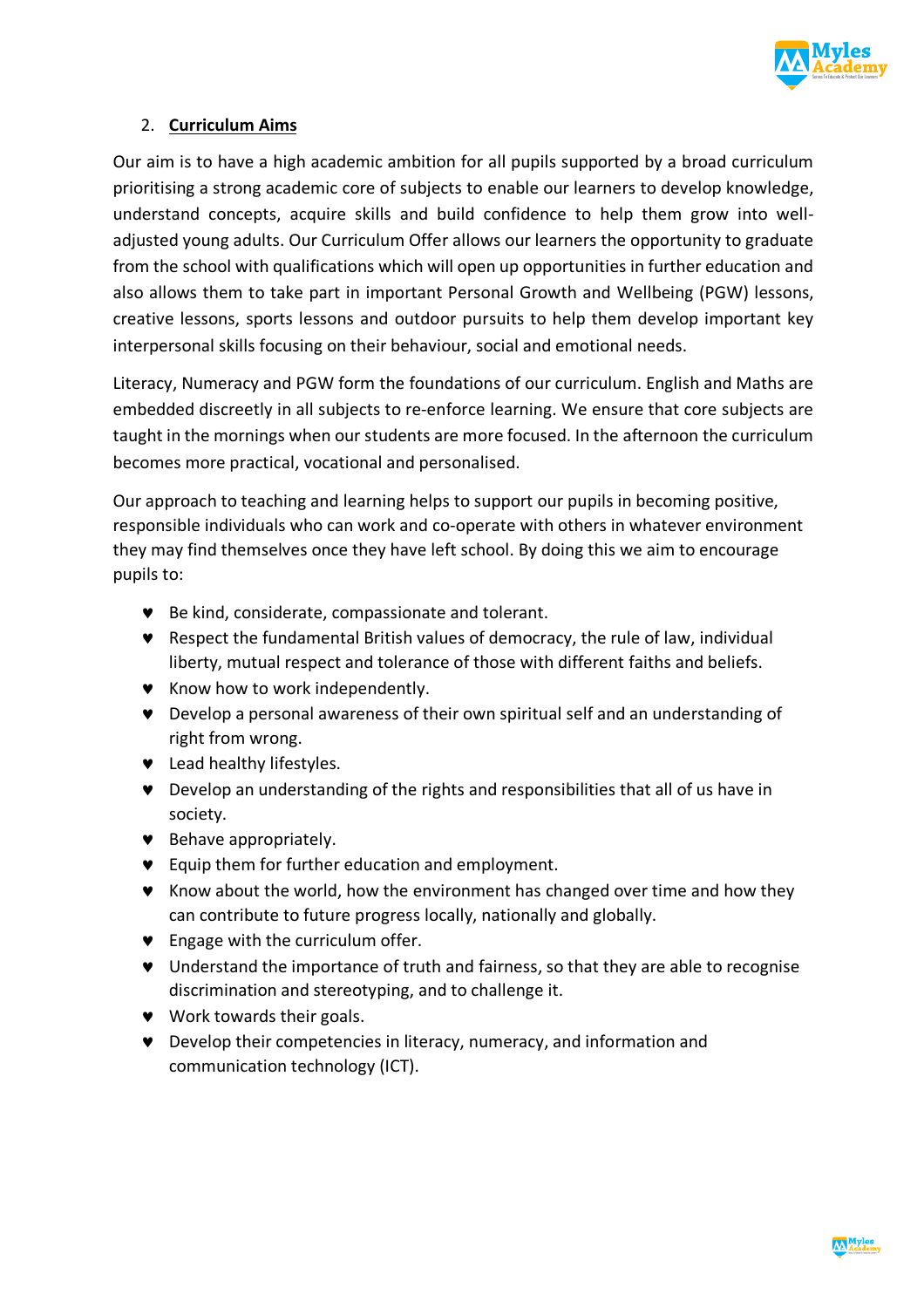

Myles Academy achieves this by:

- $\checkmark$  Providing a fun, stimulating and challenging learning environment which enables young people to feel respected, safe, secure, valued and happy
- $\checkmark$  The promotion of high standards without inequalities in attainment
- $\checkmark$  Reflecting our high expectations through encouraging independent learning and selfdiscipline.
- $\checkmark$  Establishing a mutually supportive partnership, in which parents and staff share responsibility for the education of the students.
- $\checkmark$  The setting of targets for both learning and teaching standards
- $\checkmark$  Promoting an awareness of, and respect for, a diversity of cultures, values and beliefs and abilities (in all subjects) and by working together to create a caring community of learners, where every student feels safe and valued.
- $\checkmark$  The delivery of PE and PGW lessons
- $\checkmark$  The delivery of Employability Skills, Short Courses and Citizenship
- $\checkmark$  Via our Positive Behaviour Policy
- $\checkmark$  Offering alternative modules and Short Courses to allow for progression in different subject areas

# **3. Curriculum Inclusion**

For learners with high levels of SEND – our curriculum is tailored to the individual via a student pathway approach, but still designed to be ambitious and to meet their needs. Where a student has an EHCP, we also make provision to meet the requirements set out in the plan.

Teachers set high expectations for all pupils. They use appropriate assessment to set ambitious targets and plan challenging work for all groups, including:

- More able pupils
- Pupils with low prior attainment
- Gifted and talented pupils
- Pupils from disadvantaged backgrounds
- Pupils with SEN
- Pupils with English as an additional language (EAL)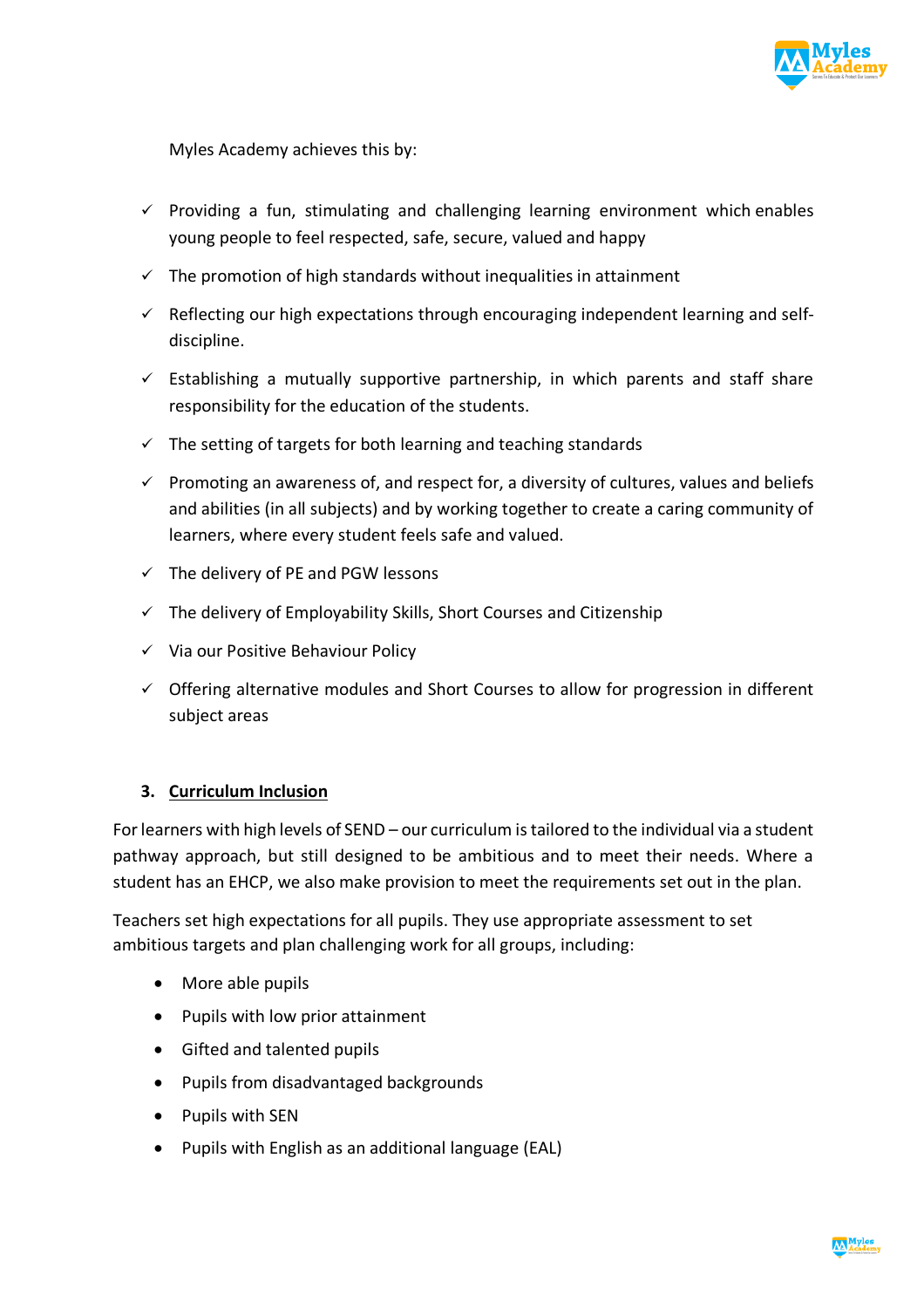

Teachers will plan lessons so that pupils with SEN and/or disabilities can study every subject, wherever possible, and ensure that there are no barriers to every pupil achieving.

Teachers will also take account of the needs of pupils whose first language is not English. Lessons will be planned so that teaching opportunities help pupils to develop their English, and to support pupils to take part in all subjects.

We recognise that our learners are individuals and that a 'a one size fits all' approach will not work. Our chosen qualifications are inclusive and accessible; available from pre E1 to L3. Lessons will be differentiated, engaging and fun whilst incorporating dedicated resources or support and catering for a range of learning styles.

Pupils will have individual, personalised timetables, bringing them together as small groups of no more than 6 in core subjects based largely on their current Key Stage and ability. However, groupings will also take account of individual risk assessments and group dynamics.

Myles Academy is committed to equality and valuing diversity and actively supports practices that promote genuine equality of opportunity for all staff and children. Myles Academy will not discriminate against any job applicant, employee or young person because of any protected characteristic, namely:

- Age
- Disability
- Gender reassignment
- Marriage and civil partnership
- Pregnancy and maternity
- Race
- Religion or belief
- Sex
- Sexual orientation

Compliance with the Equality Act 2010 is the responsibility of all members of staff. Myles Academy does not condone any act of direct discrimination, indirect discrimination, harassment or victimisation. Discriminatory treatment, bullying or harassment of staff or young people by visitors will also not be tolerated.

Further information can be found in our **Statement of Equality** and in our **SEN policy**

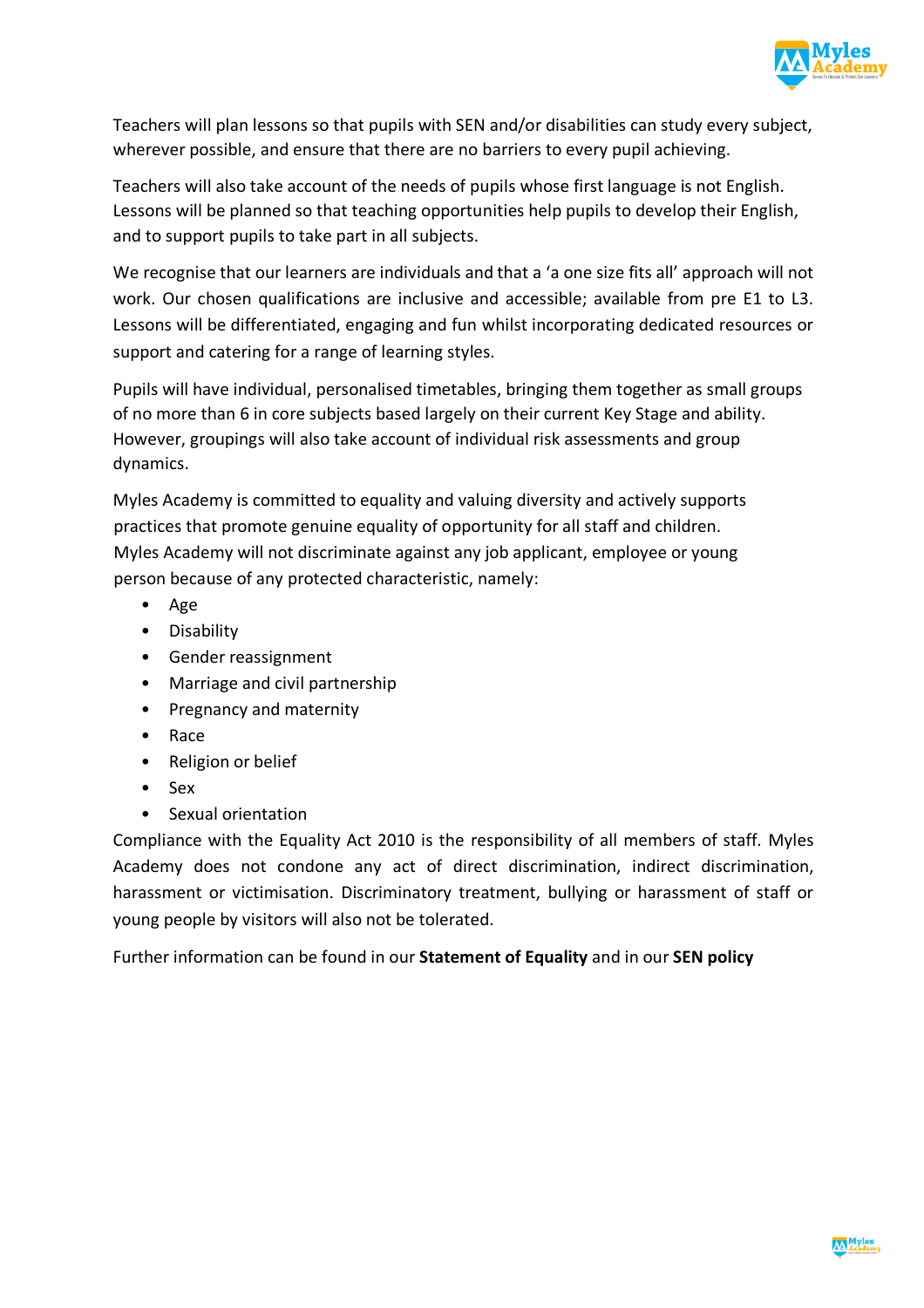

# **4. Curriculum, Teaching and Learning**

The National Curriculum informs our planning, but we operate a predominately Functional Skills and Personal Development led curriculum. It has been developed to increase each student's knowledge and skills across a broad range of subjects such that they make good progress according to their ability and to instil emotional resilience. The curriculum is constantly under review, taking account of the changes in the needs of our students and of those of our society.

We aim to do this in a fun and exciting environment so that our students become selfmotivated, able to think and learn for themselves and enabled to apply their intellectual, physical and creative skills.

Our staff are enthusiastic and have good knowledge of the subject matter being taught. We carefully match the qualifications and skills of teaching staff to the lessons they deliver and they adopt teaching methods applicable to the students in the group and subject dependent.

We have high expectations of teaching and learning; teaching on a regular basis should be of a good or better standard. We monitor the quality of teaching and learning by recognising that we are all learners within a community of learning and that, as learners, we continue to develop our expertise and professionalism.

The full range of teaching styles is used from whole class teaching through to independent exploratory work. The appropriate teaching style is used for each learning event so that learning objectives can be met, and outcomes successfully achieved. Pupils learn best when:

- Lessons are lively, stimulating and interesting
- The provision is challenging and appropriately matched to the needs of the individual pupil

• A variety of teaching and learning styles are employed within a course of study/individual lesson

• Pupil success is celebrated in a range of different ways.

Pupils in Key Stages 3 & 4 will experience a curriculum that promotes both personal and academic development through a range of qualification pathways that will enable them to pursue their life ambitions. This will be supported by appropriate advice, information and guidance to suit each individual. Pupils in Key Stages 4 will also have access to independent career advice and to work experience opportunities.

We ensure that no student is discriminated against by making reasonable adjustments to account for their needs and ensuring that all are treated fairly and equally.

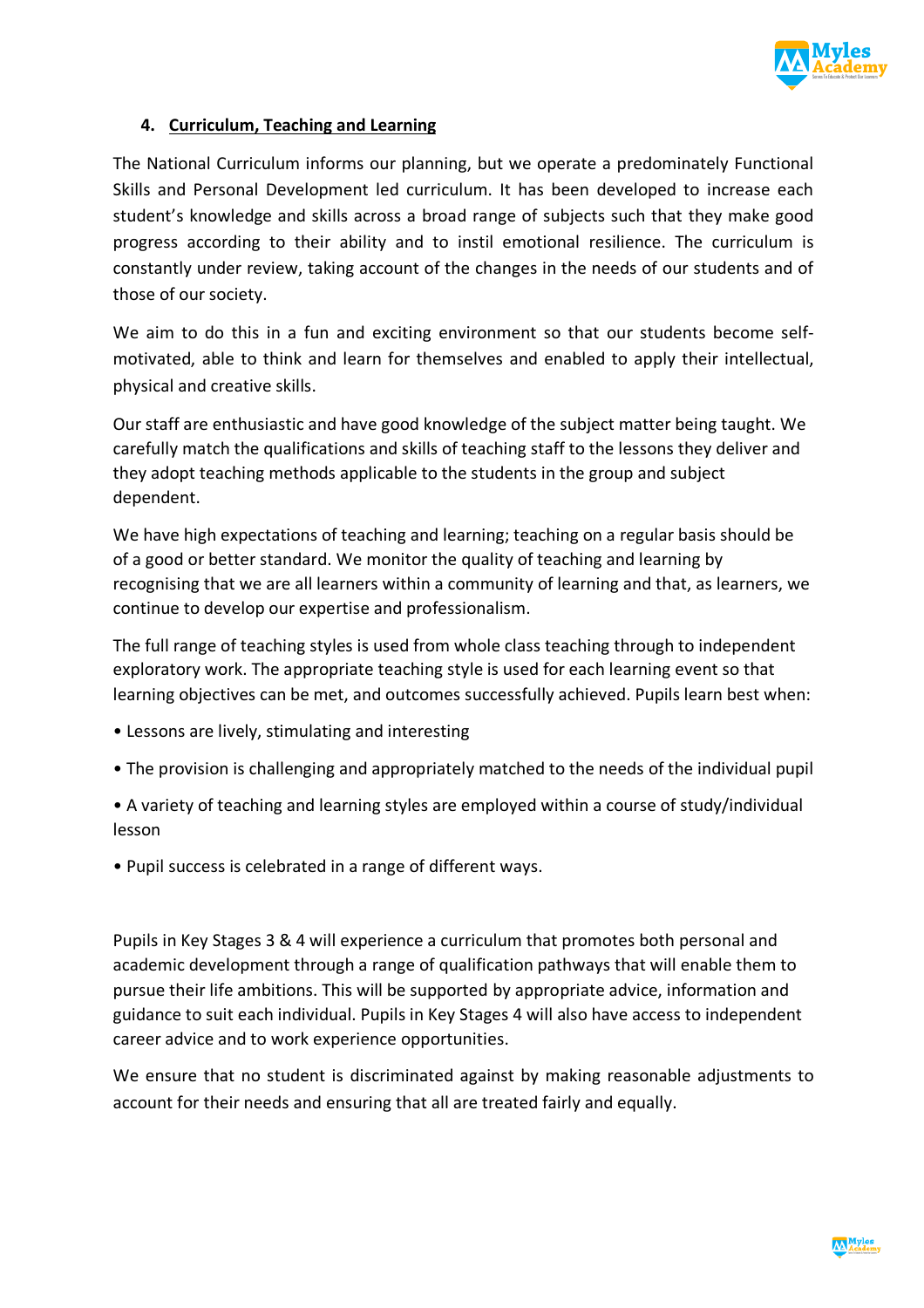

Some examples of effective teaching and learning practices within the classroom are**:**

#### **Questioning strategies**

- Open-ended questions (What if? How might?)
- High order questioning (Synthesis/Evaluation)
- Prompting questions
- Making use of visual stimuli/resources

#### **Intervention/interaction with pupils**

- Peer support
- Formative marking
- Praise/sharing good practice with whole group

#### **Rewards**

- Positive reinforcement to remove barriers to learning and progress
- Differentiation by task
- Open ended tasks
- Choice of task or style of response
- Choice of entry and exit points

#### **Differentiation by support**

- Use of teaching assistant
- Mentors
- Resources

#### **Teacher intervention**

- By pace/time
- Pupils allowed more/less time
- Waiting time in response to teacher questions
- Time for review/evaluation
- Number of tasks required

We believe that good role models, encouragement and a positive reward system will lead to good behaviour. The Behaviour Policy outlines how best we encourage good behaviour through a series of effective strategies that encourage all the students to behave responsibly both in and out of school. We understand that students learn in different ways and respond to different types of input (visual, auditory or kinaesthetic) therefore our teachers will deliver teaching in different ways to address the needs of each student.

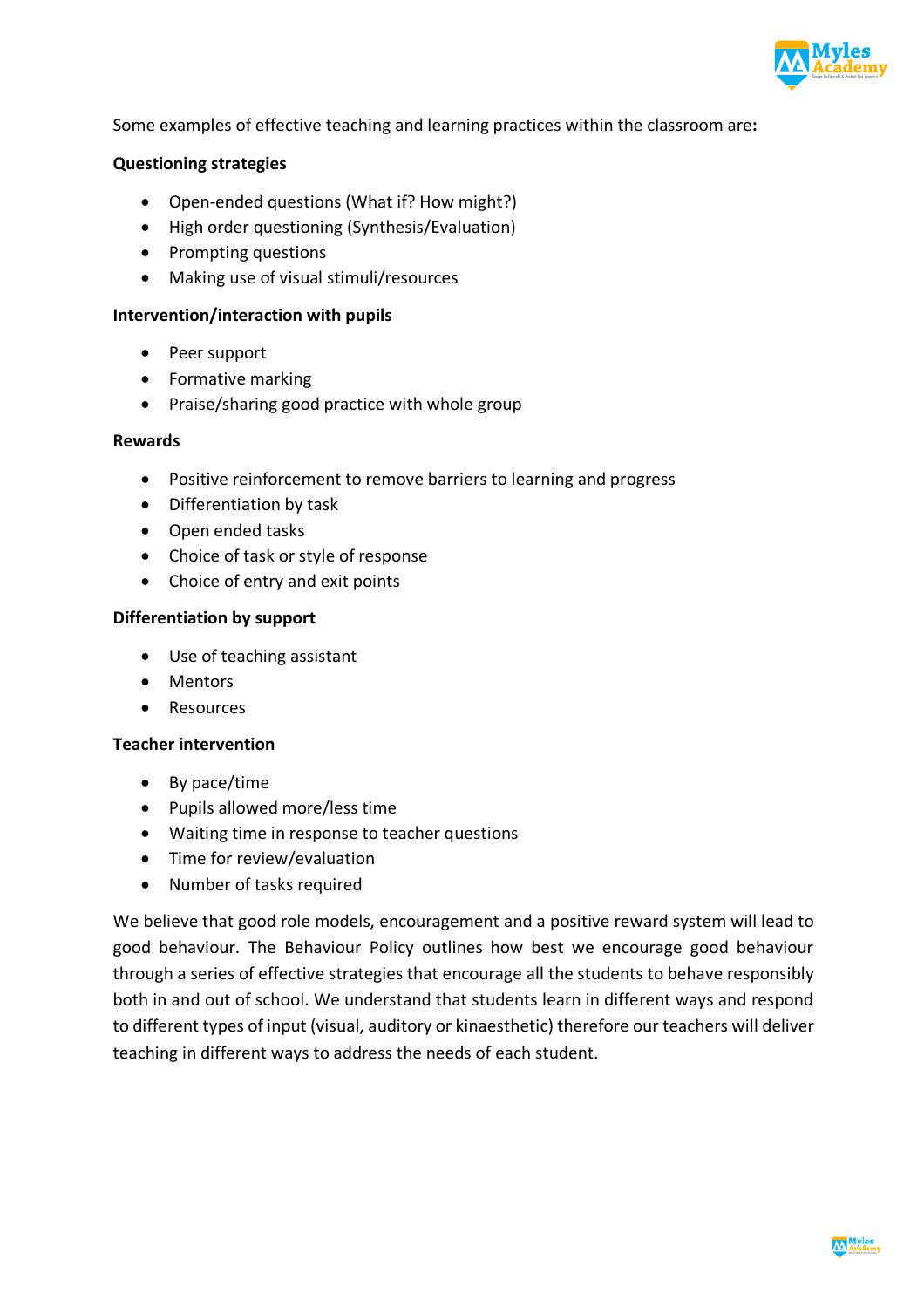

# **5. Our Curriculum including Roles and Responsibilities**

| <b>Subject</b>                              | <b>Level / Certification</b> | <b>Awarding body</b> | <b>GCSE Equivalent</b>                |  |  |
|---------------------------------------------|------------------------------|----------------------|---------------------------------------|--|--|
| <b>Maths Functional Skills</b>              | E1, E2, E3, L1, L2           | Pearson / AQA        | Entry level 1-3                       |  |  |
| <b>English Functional Skills</b>            | E1, E2, E3, L1, L2           | Pearson / AQA        | This is similar to having:            |  |  |
|                                             |                              |                      | 1 GCSE below grade G or               |  |  |
| <b>Science/Applied Science</b>              | E3/L1                        | Pearson / AQA        | level 1                               |  |  |
|                                             | Award/Certificate/           |                      |                                       |  |  |
|                                             | Diploma                      |                      | Level 1                               |  |  |
| <b>ICT Functional Skills</b>                | E1, E2, E3, L1, L2           | Pearson              | A level 1 qualification is            |  |  |
| <b>Employability and</b>                    | E3,L1/L2 Award               | Pearson / ASDAN      | similar to having a GCSE at           |  |  |
| <b>Development Skills</b>                   |                              |                      | grades D-G or 1-3.                    |  |  |
|                                             |                              |                      |                                       |  |  |
| Personal Growth<br>and                      | E3, L1, L2                   | Pearson              |                                       |  |  |
| <b>Wellbeing</b>                            | Award / Certificate          |                      | Level 2<br>A level 2 qualification is |  |  |
| <b>Sport and Fitness</b>                    | E3, L1 Award                 | <b>ASDAN</b>         | similar to having a GCSE at           |  |  |
| <b>Short</b><br><b>courses</b><br>and       | Entry Level but count        | ASDAN /              | grade A*-C or                         |  |  |
| qualifications:                             | towards<br><b>PSD</b>        | St Johns Ambulance   | $4-9.$                                |  |  |
| <b>PSHE</b><br>$\bullet$                    | award/certificate.           |                      |                                       |  |  |
| <b>Food Wise</b><br>$\bullet$               |                              |                      |                                       |  |  |
| <b>History</b><br>$\bullet$                 |                              |                      |                                       |  |  |
| Geography<br>$\bullet$                      |                              |                      |                                       |  |  |
| Environmental<br>$\bullet$                  |                              |                      |                                       |  |  |
| Vocational                                  |                              |                      |                                       |  |  |
| <b>Taster</b>                               |                              |                      |                                       |  |  |
| Leadership<br>$\bullet$                     |                              |                      |                                       |  |  |
| Enterprise<br>$\bullet$                     |                              |                      |                                       |  |  |
| <b>First Aid</b><br>$\bullet$               |                              |                      |                                       |  |  |
| <b>Personal</b><br><b>Progress</b>          | Working at Entry 1 or        | <b>ASDAN</b>         |                                       |  |  |
| <b>Qualifications:</b>                      | below.                       |                      |                                       |  |  |
| Employment<br>Independent                   |                              |                      |                                       |  |  |
| living                                      |                              |                      |                                       |  |  |
| <b>Good health</b>                          |                              |                      |                                       |  |  |
| Community                                   |                              |                      |                                       |  |  |
| inclusion.                                  |                              |                      |                                       |  |  |
| <b>Non-Qualification Programme Activity</b> |                              |                      |                                       |  |  |
| Enrichment<br>$\bullet$                     |                              |                      |                                       |  |  |
| <b>Computing</b><br>$F$ ntornric            |                              |                      |                                       |  |  |

- Enterprise
- Art

Non-Qualification Holistic Curriculum Offer

- Mindfulness
- Spiritual, Moral, Social and Cultural Vocational Experiences
- Community and Charitable Programme
- Work Experience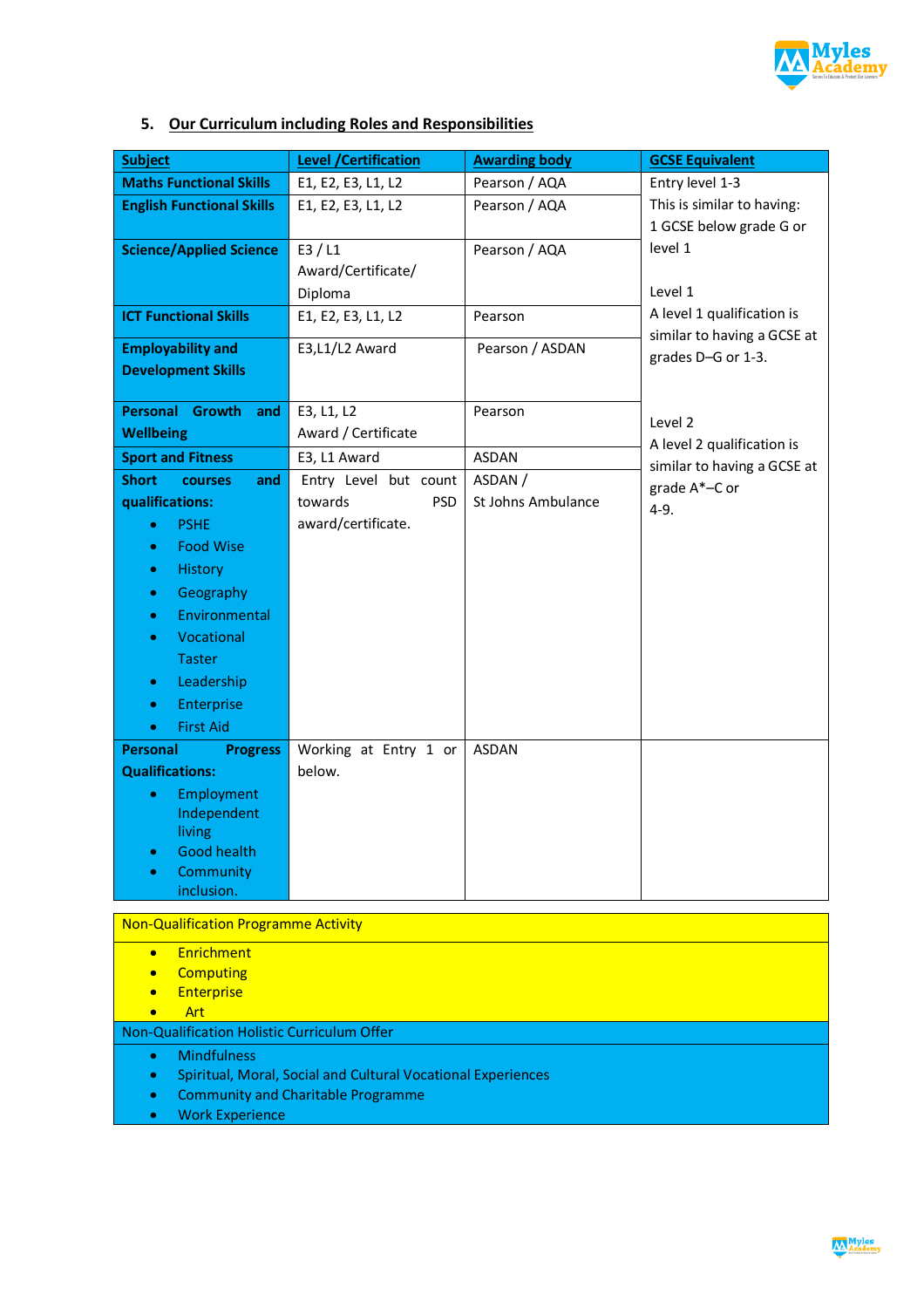

#### **The Headteacher and SLT are responsible for ensuring that this policy is adhered to, and that:**

- A robust framework is in place for setting curriculum priorities and aspirational targets
- The school is complying with its funding agreement and teaching a broad and balanced curriculum that includes English, maths, science and personal growth and wellbeing
- Proper provision is made for pupils with different abilities and needs, including those with special educational needs (SEN)
- The school implements the relevant statutory assessment arrangements
- It participates actively in decision-making about the breadth and balance of the curriculum
- Pupils from Year 8 onwards are provided with independent, impartial careers guidance, and that this is appropriately resourced
- All required elements of the curriculum, and those subjects which the school chooses to offer, have aims and objectives that reflect the aims of the school and indicate how the needs of individual pupils will be met
- The amount of time provided for teaching the required elements of the curriculum is adequate and is reviewed by the proprietor and Senior Leaders
- They manage requests to withdraw children from curriculum subjects, where appropriate
- They provide good quality accommodation and good quality, appropriate resources
- Individual Education Plans (IEP) are written for those students with SEND
- Regular communication is maintained with the parents/ carers and the student regarding the IEP

We believe that parents and carers have a fundamental role to play in helping students to learn; to this end we do all we can to inform them about how their students are learning and achieving by: -

- § Holding parent/carer afternoons to explain our school strategies and target setting days
- Sending reports to parents/carers, in which we explain the progress made by each student and indicate how the student can progress or improve further
- Maintaining strong lines of communications with all parents/carers

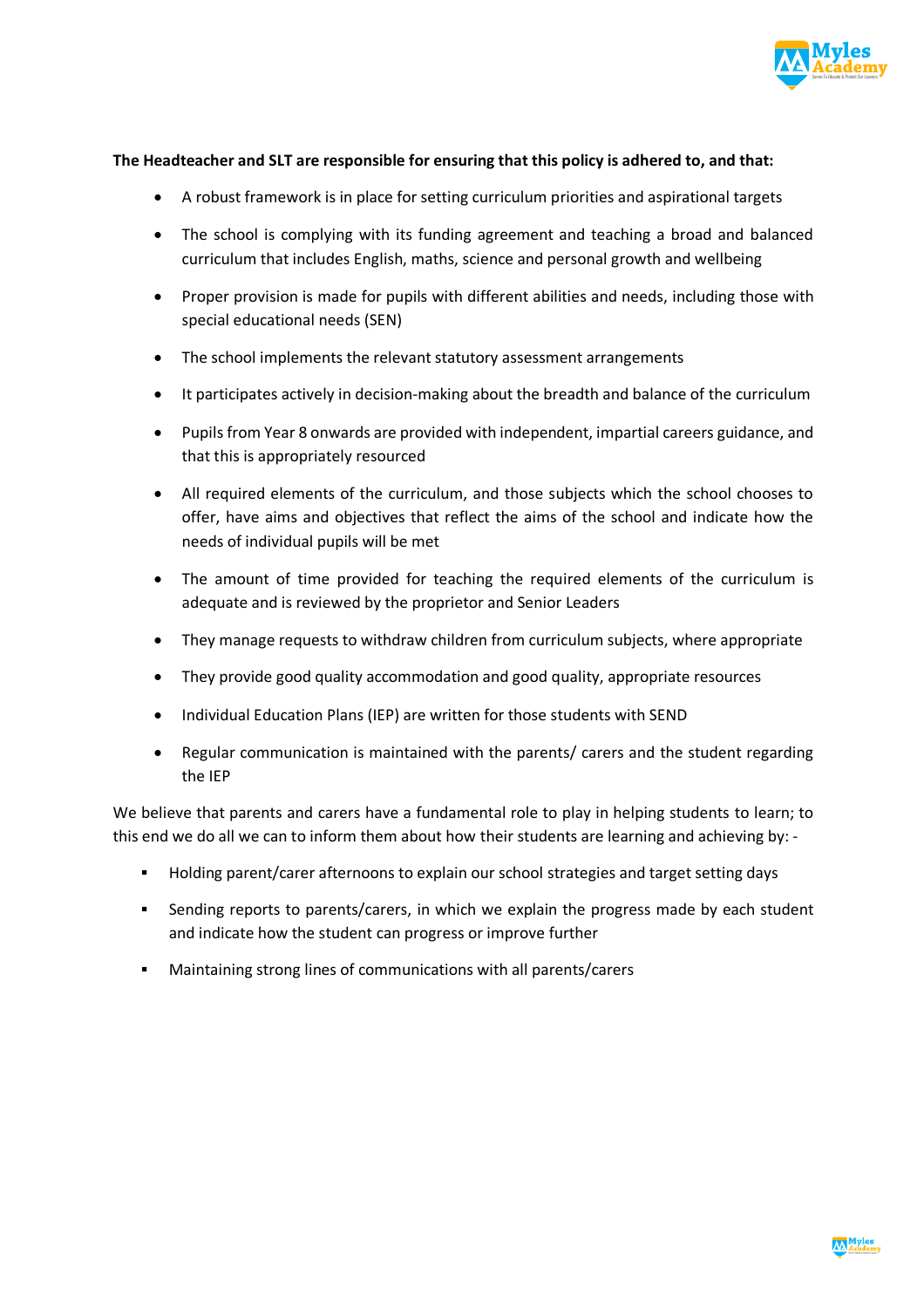

# 6. **Progress and Assessment** (See also Marking and Feedback Policy**)**

Assessments are integral to planning the next steps of learning, and individual progress will be tracked in an abundance of ways as highlighted on the schemes of work. Functional English and Maths BKSB Assessments, Reading Age and Spelling Age assessments will take place once every academic term to monitor progress and areas where the young person may need support. Various interventions are then implemented and suitably tailored for individual needs, providing additional opportunities for pupils to succeed.

The school also has a high ratio of teaching staff to pupils and we also have a close working relationship with parents/ carers; both of these factors enable us to know the students well, be able to assess their needs and to plan lessons to take account of each student.

| Formative | Marking and | Quizzes             | End of topic           | Peer/self- |
|-----------|-------------|---------------------|------------------------|------------|
|           | feedback    |                     | assessment             | assessment |
| Summative | Controlled  | <b>BKSB Initial</b> | <b>BKSB Diagnostic</b> |            |
|           | assessment  | Assessments         | <b>Results</b>         |            |

Assessment is on-going and in a variety of formats (not exhaustive).

The assessment process enables teachers to be able to accurately plan and then deliver appropriate work and also allows us to see each student's progress. Progress, assessed through a variety of means, is measured on a regular basis, targets set, and lesson plans put in place.

Informative assessment takes place continuously in the classroom and comprises of: -

- well understood learning objectives, which are shared with the students
- § plenaries being used as assessment opportunities
- **•** effective teacher questioning
- § observations of learning
- analysing and interpreting evidence of learning to inform future planning
- sensitive and positive feedback to the students

We do this by:

- Weekly in house interventions
- Half termly 'teacher' based assessments
- § Termly online progression testing and diagnostic testing
- Recording test scores and analysing the data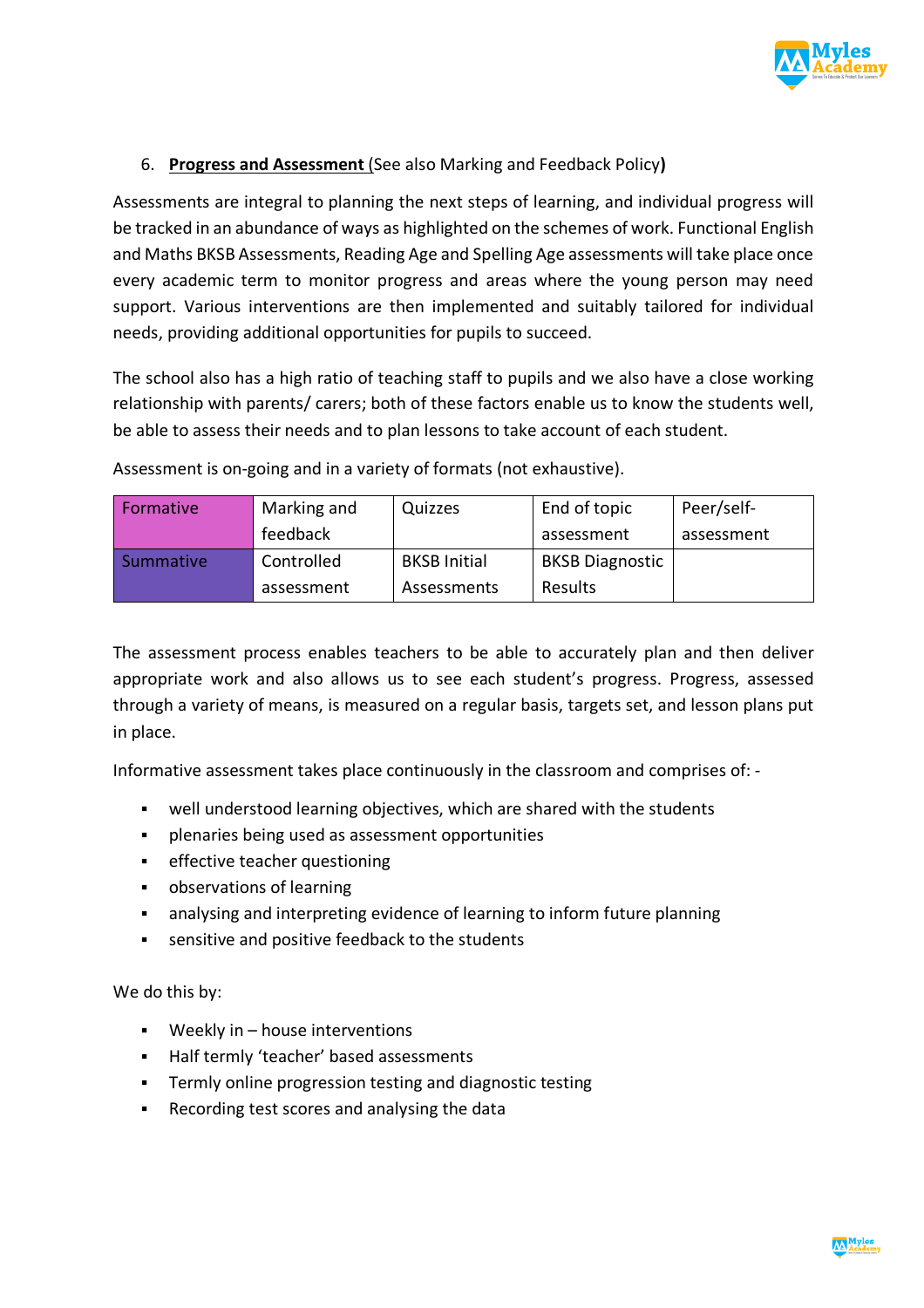

The Headteacher monitors whether the school is complying with its funding agreement and teaching a broad and balanced curriculum, which includes the required subjects, through SLT meetings which will review the Curriculum Policy, Curriculum Schemes of Work, Curriculum Rationales and Curriculum Overviews.

Termly learning/ classroom walks are carried out by the SLT. These are recorded and individual feedback is given. The overall grade is shared and discussed at the following curriculum meeting. Actions are identified via any findings.

# **Teaching Staff**

Teaching Staff have responsibility for subject SOW, Rationale, Curriculum Overviews and monitoring the way in which resources are stored and managed.

# **Informal Curriculum**

Our informal curriculum includes events and themes led by staff and pupils in conjunction with the SLT. These include charitable events such as Red-Nose Day, Remembrance Day, Macmillan Coffee Morning. Other events are designed to address specific issues that may affect our young people such as Anti-bullying Week, Knife Crime, County Lines and Consensual Relationships. In addition to obvious events, our informal curriculum means that we seek to take every opportunity to model acceptable and positive behaviours promoting The Four R's. We display expectations for good manners in the dining room, for example. Staff encourage pupils to say please and thank you, to assist with doors or carrying things – and to model these good manners all the time.

# **7. Post 16**

Our Post 16 curriculum builds on the life skills and independence that runs through the curriculum, especially in key stage 4, providing new opportunities for our pupils. Pupils participate in a range of courses and activities building up a portfolio of evidence to support accredited learning at a level to suit their learning needs and ability. Our courses are accredited by Pearson and ASDAN and include modules to support achievement of awards, certificates and diplomas in Personal Progress, Employability and Personal Growth and Wellbeing.

Targets are set for each pupil using individual learning maps. These are taught through our course structure, challenging students in an age appropriate and often vocational context, then mapping that progress, ensuring that we not only monitor which and how many awards pupils are achieving but also how they progress within the unit, moving from experience to engagement and then to independence.